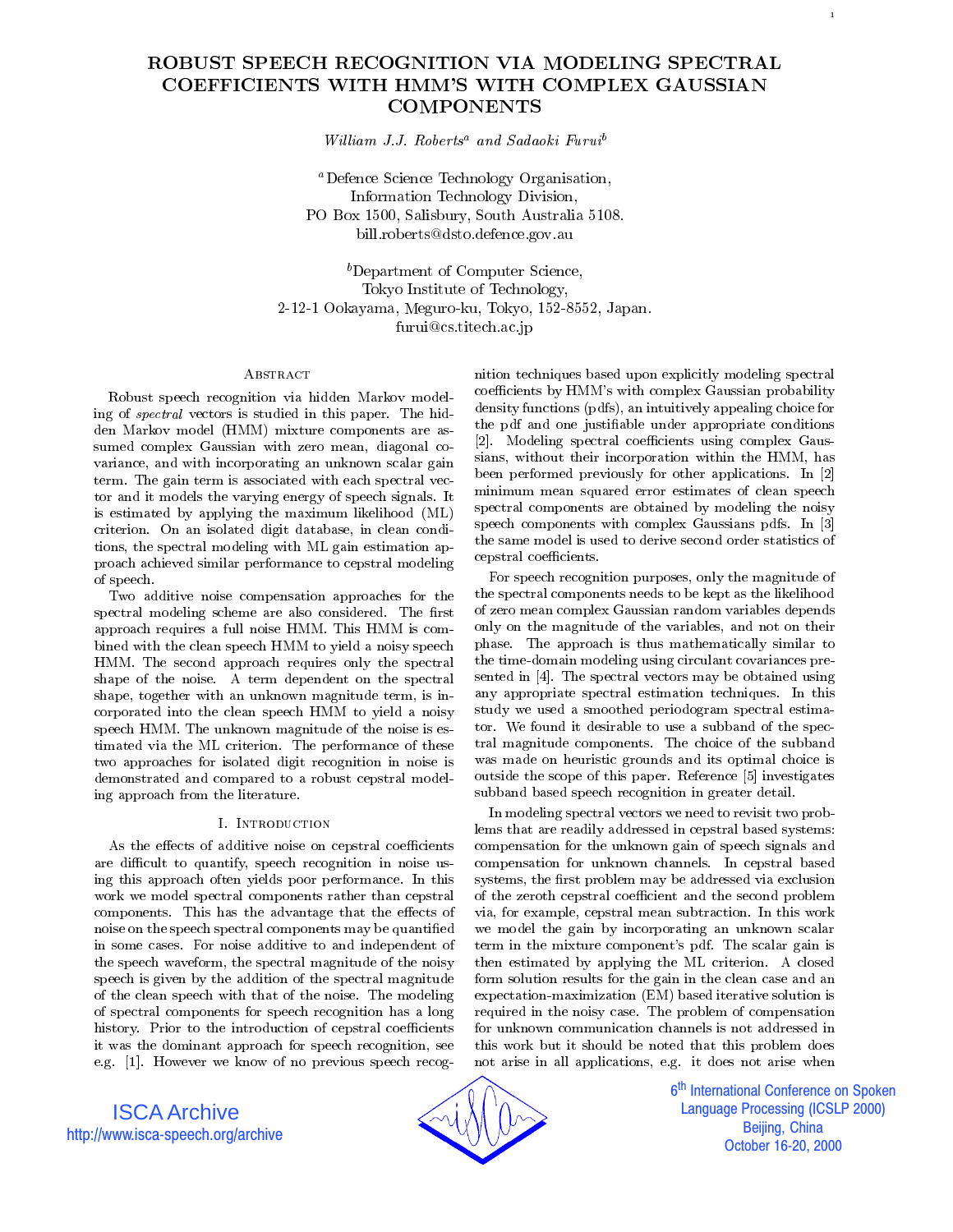the communication channel remains constant during testing and training.

Considering a single mixture component for a particular state of the HMM, the gain compensated pdf of a  $K$ dimensional complex spectral vector  $Y_t$  of unknown scalar  $\mathbb{R}^{m \times m}$  given by

$$
p(Y_t|g_t) = \frac{1}{\pi^K g_t^{2K} \prod_{k=1}^K \lambda(k)} \exp\left(-\sum_{k=1}^K \frac{|Y_t(k)|^2}{g_t^2 \lambda(k)}\right) \quad (1) \quad \begin{array}{c} \text{likelihood} \\ \text{cedur} \\ \text{be} \quad \text{pe} \end{array}
$$

where  $\lambda(k)$  is the variance of the kth speech spectral component. This pdf is derived by considering a complex Gaussian spectral vector that has been multiplied by the scalar give produce yt. Note that the notation in (1) does not do not identify the particular state and mixture component. We continue to use this simplied notation and present the mathematics in terms of complex Gaussian pdf 's only rather than presenting the mathematics of the HMM in its full generality. This is because estimation of HMM initial state probabilities, mixture weights, state transition probabilities, and state sequences may be performed in the standard manner using Baum or Viterbi decoding.

In the next section we present the algorithms for training the model based upon (1) in clean conditions. In section III we present equations for recognition in clean and noisy environments. In section IV we discuss the imple mentation and results on an isolated digit experiment.

# II. Training

Training the HMM involves estimation of the  $\{\lambda(k)\}\$ for each state and mixture from the <sup>T</sup> vectors that have been assigned to that state and mixture. Given the state and mixture component, the spectral vectors are, as is usually done, assumed to be independent. Thus the pdf of the <sup>T</sup> vectors is given by  $\prod_{t=1}^{T} p(Y_t|g_t)$ . The end-product of the rand training procedure is the ML estimate of  $\{\lambda(k)\}_{k=1}^K$ . This sch estimate requires estimates of the gains  $g_t, t = 1, \ldots, T$ , and estimates of the gains can only be obtained given an estimate of  $\{\lambda(k)\}\$ . Thus training consists of alternate  $\{\lambda(k)\}\$  and gain estimation. The estimates of  $g_t$  represent the gains of the individual spectral vectors rather than estimates of the underlying speech model and they are discarded once the estimation of  $\{\lambda(k)\}\$  has been accomplished. By taking the logarithm of the pdf of the T vectors that have been assigned to a particular state and mixture component, and setting the derivative with respect to  $g_t$  to zero, the ML estimate of  $g_t$ , for a given states  $\{\lambda(k)\}\$ is found to be

$$
g_t^2 = \frac{1}{K} \sum_{k=1}^K \frac{|Y_t(k)|^2}{\lambda(k)}.
$$

For given values of  $g_t, t = 1, \ldots, T$ , the ML estimate of the  $\{\lambda(k)\}\$  may be obtained in a similar manner and is given by

$$
\lambda(k) = \frac{1}{T} \sum_{t=1}^{T} \frac{|Y_t(k)|^2}{g_t^2}.
$$
 (3)

Thus for each state and mixture of the HMM, an iterative training process is required which yields the estimates of the  $\{\lambda(k)\}_{k=1}^K$ . These iterations are ceased once conver- cle gence of the estimates has occurred.

#### III. Recognition

(1) cedure. In the noisy case, the ML gain estimation must Recognition involves calculating the likelihood for each spectral vector for each HMM Gaussian mixture compo nent. In both clean and noisy cases the ML gain estimate is substituted into the likelihood equation. In the clean case, the ML gain estimate is available in closed form and likelihood calculation is thus a simple non iterative probe performed iteratively. We emphasize again that the expression given in terms of single Gaussian components may be readily embedded in either Baum or Viterbi style decoding.

# A. Recognition in clean conditions

In clean conditions, we must calculate a likelihood of the form in (1) for each spectral vector  $Y_t$  for each Gaussian mixture component. In contrast to the training case, the  $\{\lambda(k)\}\$ are now all known. We use the ML estimate of  $\alpha$  is different by (2) in (2). Thus the limit the limit of limit  $\alpha$  and  $\alpha$ clean conditions, is not iterative. Substitution of the ML gain estimate (2) into the mixture state pdf (1), yields the following expression for the log likelihood in clean conditions for a particular state and mixture component within the HMM

$$
P(Y_t) = \frac{K^K \exp(-K)}{\pi^K \left(\sum_{k=1}^K \frac{|Y_t(k)|^2}{\lambda(k)}\right) \prod_{k=1}^K \lambda(k)}.
$$
 (4)

Generally the log likelihood is used and (4) may be simplied by dropping constant terms.

For recognition in noise we model the noise spectral components in that same manner as the speech spectral components, i.e. as uncorrelated complex Gaussian random variables. We consider two noise compensation schemes. The first requires a trained HMM for the noise, where as the second requires only the gross spectral shape of the noise.

### B. Recognition in additive noise given a noise HMM

Here we consider the additive noise to be an HMM whose parameters have been obtained from training data. The model for the noisy speech spectral components is obtained by the convolution of the noise HMM with the clean speech HMM. The result is also an a HMM [6] with a number of states equal to the product of the number of states of the two HMM's. The number of mixtures per state of the noisy HMM is equal to the product of the number of mixtures per state of the two HMM's [6]. For the noisy spectral components  $Z_t$ , each Gaussian mixture components of the most prove HMM is the form of the form of the form

$$
p(Z_t|g_t) = \frac{1}{\pi^K \prod_{k=1}^K (g_t^2 \lambda(k) + \sigma^2(k))}
$$

$$
\exp\left(-\frac{|Z_t(k)|^2}{g_t^2 \lambda(k) + \sigma^2(k)}\right) \tag{5}
$$

where  $\{\sigma(k)^2\}$  represent spectral energies from a particular state and mixture of the noise HMM. Unlike in the clean case, there is no closed form expression for the maximizing gain of (5). We now develop an iterative solution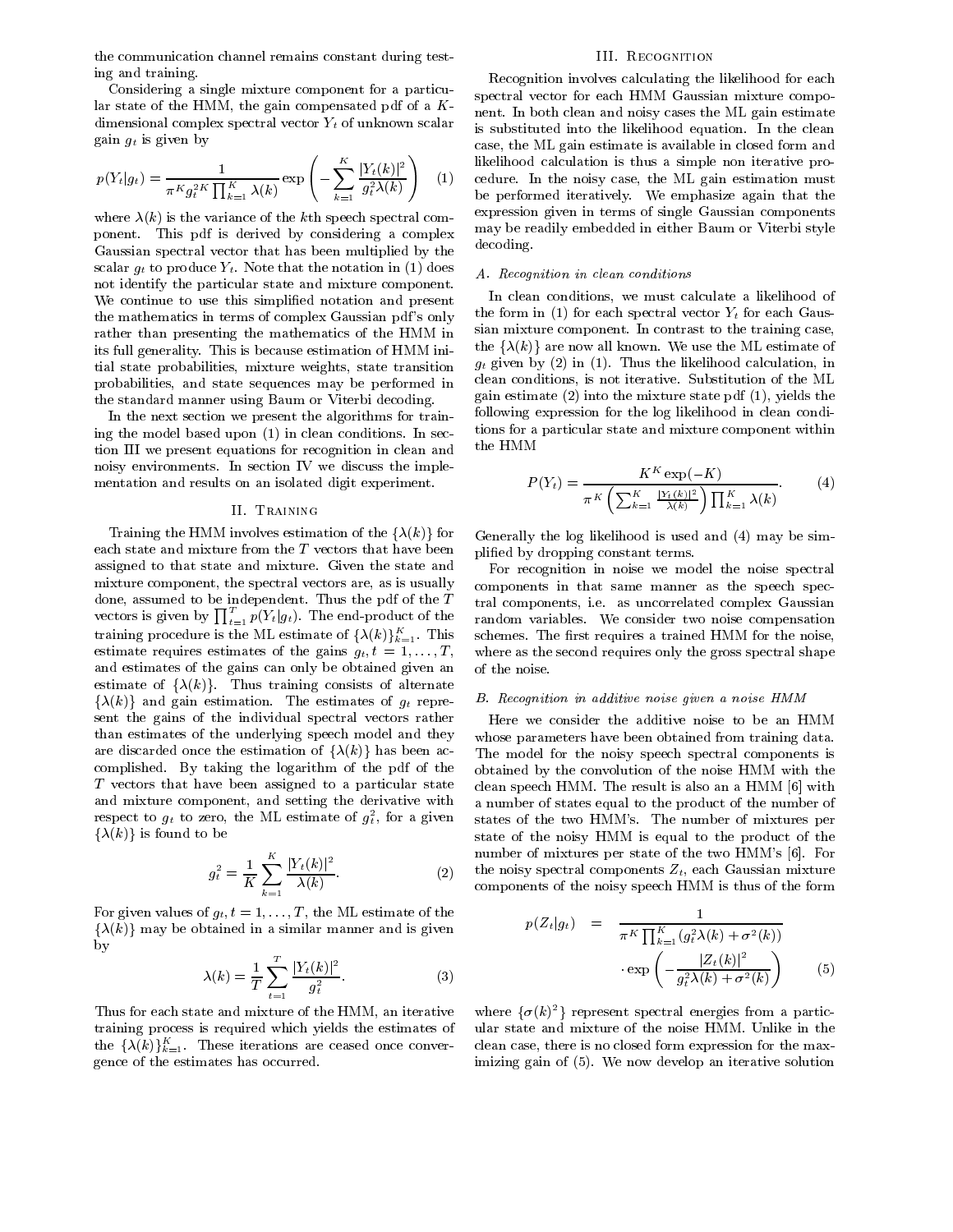using the EM algorithm. In the EM approach we calculate a new estimate  $\hat{g}_t$  given the observed data  $Z_t$  and the old estimate  $g_t$ . This is done using the following standard expression of the auxiliary function of the EM:

$$
\hat{g}_t = \arg \max_{g_t} E\{\log p(Z_t, Y_t|g_t)|Z_t, g'_t\}
$$
\n
$$
= \arg \max_{g_t} E\{\log [p(Z_t|Y_t)p(Y_t|g_t)] | Z_t, g'_t\}
$$
\n
$$
= \arg \max_{g_t} E\{\log p(Y_t|g_t)|Z_t, g'_t\}. \tag{6}
$$

Substituting the expression for  $p(Y_t|g_t)$  from (1)

$$
\hat{g}_t = \arg \max_{g_t} \left\{ -K \log(g_t^2) \right\} \n- \frac{1}{g_t} \sum_{k=1}^K \frac{E\{ |Y_t(k)|^2 | Z_t, g_t' \} }{\lambda(k)} \right\}
$$
\n(7)

Differentiating and setting the result to zero yields

$$
\hat{g}_t = \frac{1}{K} \sum_{k=1}^K \frac{E\{ |Y_t(k)|^2 | Z_t(k), g_t' \}}{\lambda(k)}
$$

$$
= \frac{1}{K} \sum_{k=1}^K \frac{\sigma^2(k) W_t(k) + W_t(k)^2 |Z_t(k)|^2}{\lambda(k)}
$$
(8)

where  $W_t(\kappa) = g_t^2 \lambda(\kappa) / (g_t^2 \lambda(\kappa) + \sigma^2(\kappa))$ . Equation (8) was obtained using the complex normal  $(C\mathcal{N})$  conditional distribution  $p(Y_t(k)|Z_t(k), g_t) \sim \mathcal{CN}[W_t(k)Z_t(k),$  $\sigma^-(k)W_t(k)$ . A similar equation was derived in [6] for  $\epsilon_{-1}$ , noisy auto-regressive gain estimation. Once the gain term has been estimated via (8) it is used in (5) to calculate the likelihood for each state and mixture component.

# C. Recognition given the additive noise spectral shape

For the second noisy recognition scheme, we require knowledge of only the overall spectral shape of the noise, e.g. white, low-pass etc, rather than a full noise HMM. We assume that the noisy speech is modeled by the clean speech HMM with the addition of a noise variance term to the spectral variances associated with each state and mixture component. This noise term is given by the known noise spectral shape multiplied by an unknown noise gain term. Thus the pdf for a particular state and mixture of the the noisy speech HMM is of the following form

$$
p(Z_t|n_t, g_t) = \frac{1}{\pi^K \prod_{k=1}^K g_t^2 \lambda(k) + n_t N(k)}
$$
 the  
desc  

$$
\exp\left(-\frac{|Z_t(k)|^2}{g_t^2 \lambda(k) + n_t N(k)}\right)
$$
 (9) the  
queue

where  $n_t$  is the unknown noise gain and the  $\{N(k)\}\$ represent the known spectral shape of the noise. Both the noise and speech gains are now estimated by the EM. The EM iterations for the speech gain are performed using (8) where the  $\sigma$  ( $\kappa$ ) terms in that equation are replaced by  $\hspace{1cm}$  $\ldots$  ,  $\ldots$  ,  $\ldots$  . The nt term is the set of the setting using  $\ldots$ 

$$
\hat{n}_t = \arg \max_{n_t} E\{\log p(Z_t, Y_t|g_t)|Z_t, n'_t\} \quad \text{inj}
$$
\n
$$
= \arg \max_{n_t} E\{\log [p(Z_t|Y_t)p(Y_t|g_t)] |Z_t, n'_t\} \quad \text{In t}
$$
\n
$$
= \arg \max_{n_t} E\{\log p(Z_t|Y_t)|Z_t, n'_t\} \quad \text{(10)} \quad \text{the}
$$

where  $n_t$  is the current estimate of the noise energy. The  $\,$ distribution  $p(Z_t|Y_t)$  is given by

$$
p(Z_t|Y_t) = \frac{1}{\pi^K n_t^K \prod_{k=1}^K N(k)} \cdot \exp\left(-\sum_{k=1}^K \frac{|Z_t(k) - Y_t(k)|^2}{n_t N(k)}\right)
$$
(11)

Thus the  $\hat{n}_t$  term is calculated by the following

$$
\hat{n}_t = \frac{1}{\sum_{k=1}^K N(k)} \sum_{k=1}^K \frac{1}{N(k)} \left( |Z_t(k)|^2 (1 - 2W_t(k)) + \sigma_t^2 W_t(k) + W_t(k)^2 |Z_t(k)|^2 \right) \tag{12}
$$

where  $W_t(\mathcal{K}) = g_t^T \lambda(\mathcal{K})/(g_t^T \lambda(\mathcal{K}) + n_t N(\mathcal{K}))$ . Estimation of the gt and nt proceeds in turn for each spectral vector for each mixture component density. The estimation is halted once the difference in likelihood between successive iterations is sufficiently small.

with time. This could be an important feature in some In this approach the noise gain is estimated *on-line* and this estimate is free to track a noise energy that is evolving applications.

# IV. Implementation and Results

The performance of the spectral model was tested in clean and noisy conditions on an isolated digit recognition using the TI digits corpus. Full details of the corpus are available in [7]. We used the portion of the corpus consisting of two utterances per digit from 112 male speakers. The training set consisted of the two utterances from 66 of these speakers and the testing data consisted of the two utterances from the remaining 56 speakers. The speech signal, originally sampled at 20kHz, was down-sampled to 8kHz.

All experiments were conducted using left to right (LR) HMM's. Each digit HMM had 10 states and each state consisted of 2 complex Gaussian components. The vector dimension was  $K = 100$ . The initial estimate of parameter set was obtained from uniform segmentation of the training set into 10 intervals.

quencies of the MEL band, as given in  $[8]$ . This pro-Pre-processing the speech signal consisted of estimating the spectral coefficients using the smoothed periodogram described in [3]. We did not keep all the spectral com ponents form the spectral estimate. Rather we kept only those spectral components corresponding to the center freduced slightly superior performance to keeping all frequency components but we do not investigate this matter further in this work.

The techniques was tested using additive white Gaussian noise although the techniques may be applied to more complicated noise models. The use of white Gaussian noise allows comparison with noise robust cepstral based techniques from the literature that also used the TI corpus.

We tested both of the recognition in noise techniques. In the first method, an estimate of the noise variance was obtained from silence portions of the test utterance. In the second method the noise variance is estimated in a